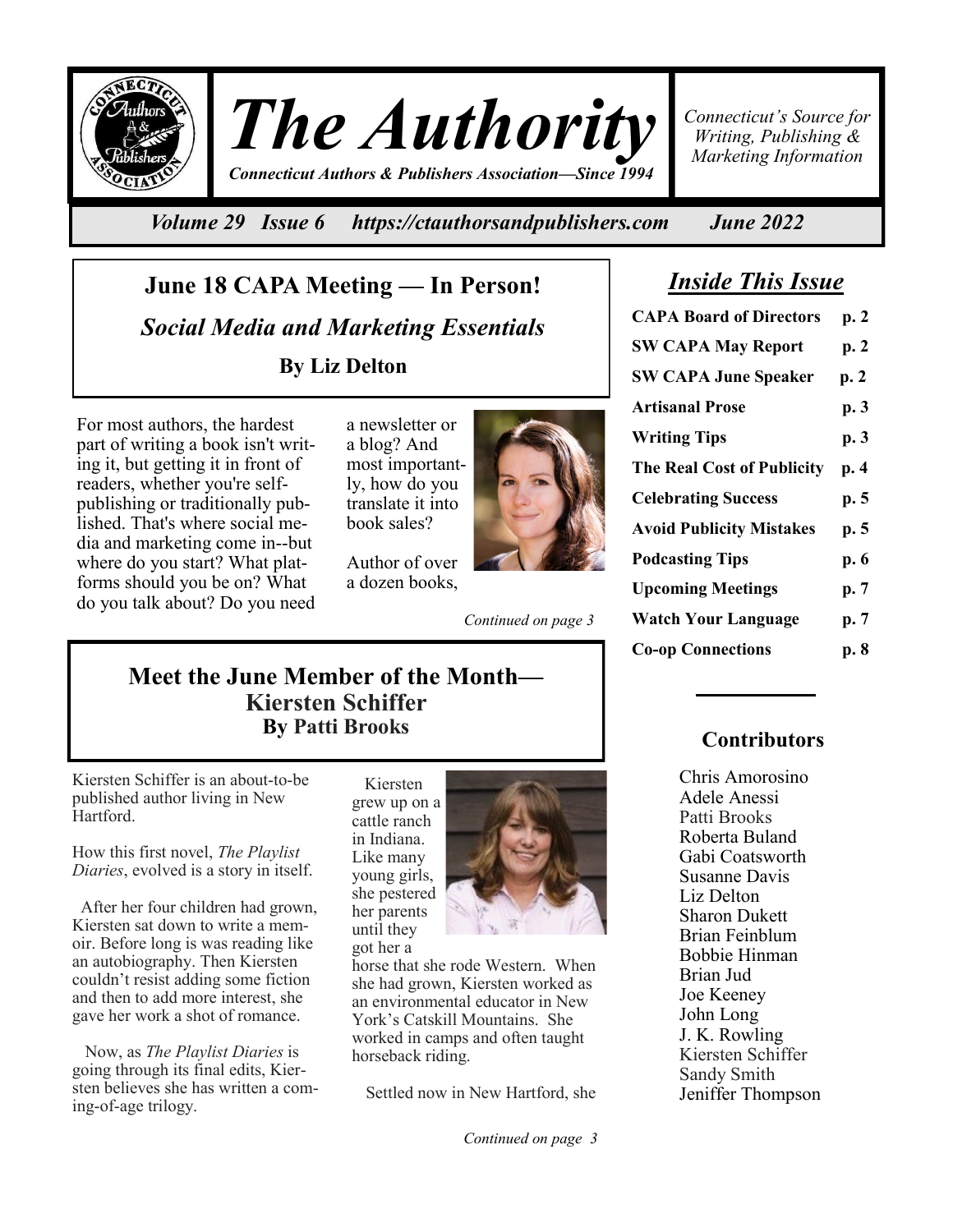## **May 2022 SWCAPA Report**

#### **By Joe Keeney**

Twelve members attended the SWCAPA meeting held on May  $9<sup>th</sup>$ . Brian Jud sponsored and moderated the Zoom meeting.



Author April Cox talked about Common Mistakes Made by Self-Publishing Authors. She covered the process and whether it was right for you.

April provides coaching, publishing services and freelance consulting to clients. She has also created, Self-Publishing Made Simple Program which has successfully brought hundreds of authors through the self-publishing process. Contact her at [https://](https://www.thelittlelabradoodle.com) [www.thelittlelabradoodle.com.](https://www.thelittlelabradoodle.com)

## **SWCAPA Speaker: June 13, 6:30 pm**

**The Five Most Common Mistakes Made by Children's Book Authors, by** Bobbie Hinman, winner of



28 Children's book awards.

Bobbie shows you how to produce a well-written children's book by helping you understand structure through examples. She is brimming with mountains of information about structure. Among the topics she covers are developing your idea, understanding the story arc and structure, writing meaningful dia-

### **CAPA Board of Directors CAPA Officers' & Board Members' Contact Information**

**Founder** Brian Jud brianjud@comcast.net<br>
Co-Founder (CAPA) Jerry Labriola Labriola00@aol.com Co-Founder (CAPA) Jerry Labriola<br>President Robyn-Jay Bage President Robyn-Jay Bage rjbage@comcast.net<br>
Vice President Elsa Kurt authorelsakurt@gma Treasurer Brian Jud brianjud@comcast.net Secretary Position Open Immediate Past President Dennis Schleicher dennisschleicher@me.com Newsletter Director Brian Jud brianjud@comcast.net Meet-A-Member Articles Patti Brooks patti@pattibrooksbooks.com Meet-A-Member Articles Linnea Dayton linneadayt@aol.com<br>SECAPA Director Patti Brooks patti@pattibrooksboo Program Director Brian Jud brianjud@comcast.net Membership Director Position Open<br>Website Director Robyn-Jay Bag Publicity Director Liz Delton liz@lizdelton.com Networking Director Position Open Special Events Director Position Open Past-President, Advisor Roberta J. Buland rjbuland@comcast.net Past President, Webcasting Steve Reilly sriles40@aol.com

 $Robyn\text{-} Jay Bage$  rjbage@comcast.net

authorelsakurt@gmail.com Meet-A-Member Articles Joe Keeney ikeeney9267@spamarrest.com

Patti Brooks patti $\omega$ pattibrooksbooks.com SWCAPA Director Joe Keeney ikeeney9267@spamarrest.com

*Editor—Brian Jud, Meet-a-Member Column—Barbara Meredith and Joe Keeney, Copy Editor—Deborah Kilday, Staff Photographer—Deborah Kilday,* 

#### page 2 The Authority

logue, understanding tense, choosing a narrator, creating compelling characters, using appropriate tone and vocabulary, learning to rhyme and much more!

Bobbie Hinman is a former elementary teacher and the author of five children's picture books. Bobbie has been a speaker at numerous schools, libraries, bookstores, and major book festivals across the United States and Canada. Her articles have appeared in the Independent Book Publishers Association (IPBA) magazine and in many blogs and interviews. She is currently in demand as an editor of children's books. Bobbie can be reached at [bestfairybooks.com](http://www.bestfairybooks.com)

The link to attend this meeting is [https://us02web.zoom.us/](https://us02web.zoom.us/j/6762224705) [j/6762224705](https://us02web.zoom.us/j/6762224705)

### **Article Submission**

*The Authority* welcomes articles written by members. Here are our guidelines.

**Topics may cover any aspect of writing, publishing and marketing.**  Your personal slant on this is of interest to all of us and welcome.

Articles should be no longer than 400 words. If the article is longer, the editors reserve the right to reduce the size or divide it into sections that would be run in successive issues.

 All articles will be edited. Submit single spaced with no built-in formatting. Submit articles to Brian Jud at brianjud@comcast.net.

Send submissions for the **Meet-A -Member** column to Joe Keeney at jkeeney9267@spamarrest.com or Barbara Meredith dbmeredith @charter.net

# **ARTICLES ARE DUE BY THE**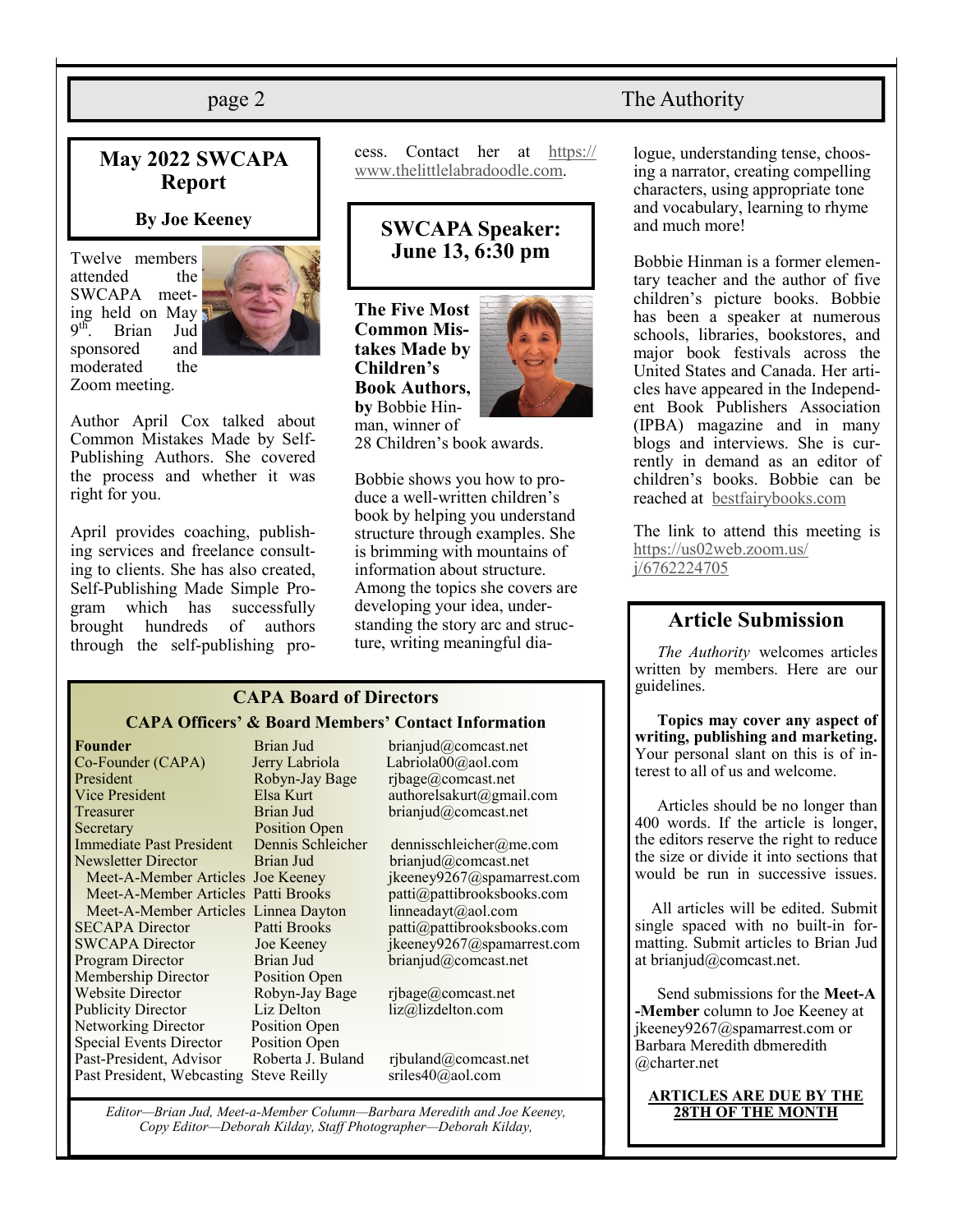## **Meet A Member Continued from Page 1**

works at "Hands of Grace," a Lutheran food pantry three days a week.

And, Kierstan happily exclaimed, "It gives me the rest of the week to write!"

 Indeed writing has become a major part of her life. Kiersten already knows her next novel is set in the camp world, specifically for disabled kids.

 "By the way," she wanted you to know. "It will be a romance."

#### **June 18 Speaker Continued from Page 1**

fiction and nonfiction, both self and traditionally published, Liz Delton will talk about essential tools every author should use in order to get the word out, most of which will only cost you your time.

## **Writing Tips By John Long**

"In expository prose, dump all qualifiers: rather, little, pretty, etc. In dialogue, it sounds unnatural not to use qualifiers, since everyone uses them in normal conversation."

"Vicious criticism stings, but I've learned that if the critic hadn't taken me seriously he wouldn't have put so much energy into the mugging."

## **Artisanal Prose**

**Improvisation and Fiction From the Heart**

By Adele Annesi

"Improvisation is an important element in the construction of any novel. You *are*



making up

a good deal of the story and its environs. In this way novel writing is closer to jazz than it is to the mathematical precision of the modern interpretation of European classical music." *Elements of Fiction,* Walter Mosley

In fiction, as in music, improvisation is a critical element, because if the writer isn't surprised by what happens in the story, even one based on real events and people, the reader won't be either.

One of the scariest things writers face is the blank page. So it's usually a relief when the writer knows where a story is going and sets off down that path. So why, then, would the writer take a detour for parts unknown or a dead end?

Crime fiction novelist Walter Mosley, author of *Elements of Fiction,* says that one reason to take the risk is that "… the story we're writing is a living thing and has opinions of its own. As the writer, we are part of these decisions, but that doesn't give us, or our conscious minds, complete control."

Fiction writers need both insight and inspiration. When we start a story, we may have a good sense of the plot and the characters. But it

## page 3 The Authority

doesn't usually take long to realize we don't know everything. "Creativity has much to do with experience, observation and imagination, and if any one of those key elements is missing, it doesn't work," per Bob Dylan in *Chronicles Vol. 1.* When the writer reaches a fork in the road or a roadblock, it's the right time to ask, "Now what?"

It's also a great time to ask, "What if?" In fiction, as in life, what-if questions can be vexing because they force us to face uncertainty, the unknown. In fiction writing, these moments offer the prospect of discovery. This means the writer can use what-if queries as catalysts to develop and deepen the work, even if it means exploring a trail that doesn't follow the existing storyline.

So, what if the road less traveled leads to wasted time and energy? Mosely anticipates the question: "… a novel attempting to rise above the level of mere story does not get there because of our knowledge and certainty, our education and intelligence alone. The novel flourishes when its author begins to take risks."

So how do we take risks, and what sorts of risks can we take? Here are questions to ask, based on key elements of fiction:

- **Character**: What if a character wants to do something apparently not in keeping with who that person is (or as we envisioned them)? Why not craft a scene and find out?
- **Conflict**: In life and in fiction, conflicts abound. The question fiction writer may be what *other* problems, besides those we've anticipated, naturally arise from the story. As a reminder, the three main areas of conflict are: the character with other characters, the character with the character, and the character with nature.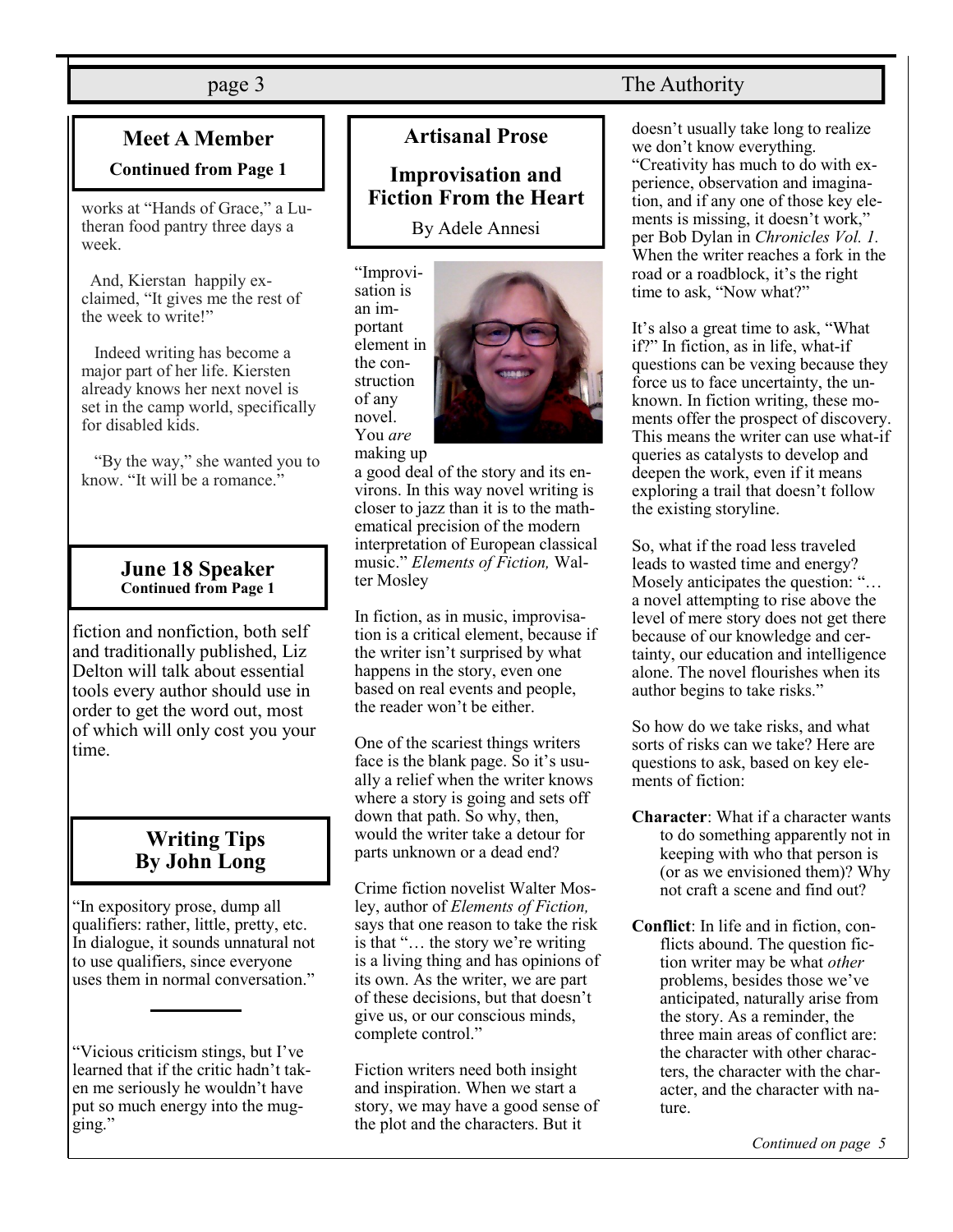## The Authority **page 4**

### **Could Book Publicity Could Cost Authors \$10,000?**

**By Brian Feinblum**



They say the best things in life are free. Just ask anyone sitting on a beach, petting their dog, or enjoying a romantic coupling.

They also say there is no such thing as a free lunch. Just ask anyone who gets a free hotel night after taking a two-hour timeshare property tour.

Well, when it comes to book publicity, free costs a lot. Make no mistake about it.

Have a look at the true cost of these "free" activities:

**Book giveaways.** Authors pay to give their books away when they sign up with GoodReads, Library-Thing and other give-away services. Whenever authors give away printed books, the cost of printing and shipping needs to be factored in, as well as the cost of membership to these sites.

**Website downloads**. Free means it can't be sold. You are giving away content that you created and could otherwise be compensated for.

**Social media accounts**. It is free to be on Twitter, Instagram, and other social media platforms, but it costs

you time and mindshare. Time is money.

#### **Free webinars or workshops.**

pending time to set them up, recruit attendees, crafting your presentation, dress rehearsals, and the execution of the event could be time spent on making money. Plus you are giving away content that could be charged for.

**Pricing your e-book at zero.** All of these free downloads cost you opportunity to sell that book to those people.

#### **Contacting the news media on**

**your own**. It takes a lot of time and effort — and some book and mailing costs — to reach out to the news media in hopes of getting reviews, interviews, or media coverage.

Everything you do — even the free things — can cost money, time, lost opportunity, and mindshare. Is it worth it?

You can do some type of crude cost analysis to measure how many leads were generated from your activities and then attach a dollar amount to the effort and the result. But on instinct, all of this free activity seems to make sense because it is what is available to you. You do it because you can, and because seemingly not enough alternatives are available to you.

#### **Free can possibly lead to**:

\* More book reviews being posted.

\* Social media posts being made by others about your book.

\* Sales for your other books that are not free.

Media exposure of your book.

\* Sales of other items or services that you offer.

\* Positive word of mouth.

\* Random discovery by publishers, literary agents, and Hollywood.

\* Good will from charities.

\* The spreading of your book's message and the impacting of lives that otherwise would go untouched.

Free is a business model employed by many industries. So, why should the book industry be any different?

Well, the economic scale is very different. Authors don't make a lot of money on a book sale but they seem to invest a lot to earn that sale. Then again, no one puts a gun to their head to give things away.

Still, it may just be that authors feel they have little choice in the matter. If their options are limited and their competitors are doing it, well, when in Rome, do as the Romans do.

There certainly are success stories from all of the free activity. Authors get more reviews, sales, and word of mouth going as a result. But they need to go into this type of marketing knowing that they easily can give away the equivalent of thousands of dollars in books, postage, digital content, and time that could be used to earn a paycheck.

For the industry overall, free is a losing proposition. Authors are only training consumers to read for free. Millions of free books and pieces of content being read means people have less time and little desire to read books one has to buy.

However, the author seeking to establish their brand and grow their name could serve themselves well by giving some things away.

Free is a gold mine of opportunity with a cost. You must decide if it is worth it.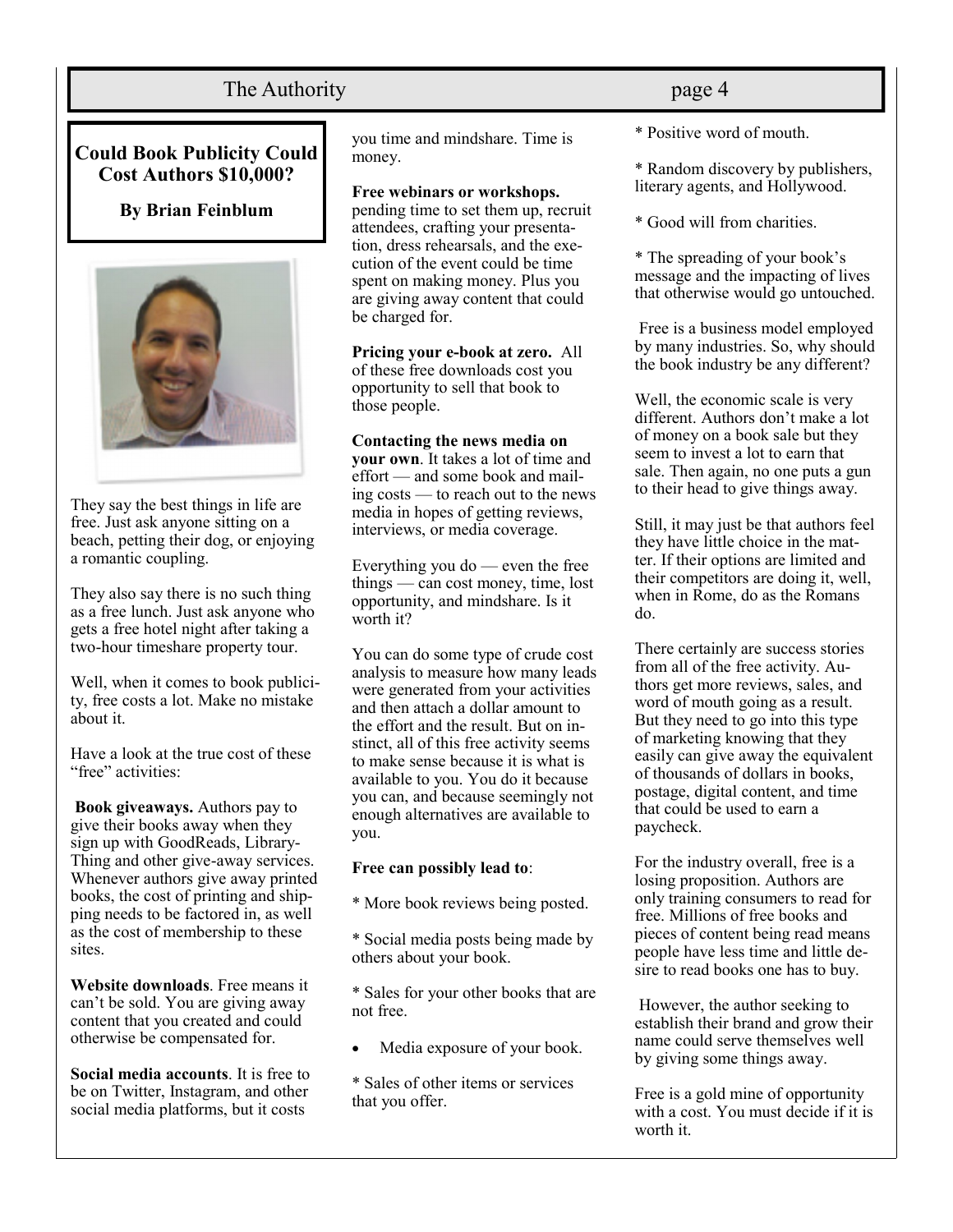## page 5 The Authority

## **Artisanal Prose Continued from page three**

- **Dialogue**: What happens when someone says something unexpected? To explore this, write a scene without scripting it first, and see where it goes.
- **Plot**: Instead of going in the expected direction with a particular plot point or event, what if the story took a left turn? While uncertainty is uncomfortable, where there is uncertainty there is opportunity.
- **Setting**: While you may already know where your story is set, setting includes everything from weather, location and geography, era, society—everything that makes up your story world. Even the slightest change can dramatically affect and layer the story and characters.
- **Theme:** A story's main theme forms the backbone of the story. But what secondary themes might there be that inform the main topic?

When in doubt, consider Mosely's advice: "… when the Voice of novel, asks *Why not take this detour and see if we can get something out of it?*—you should listen."

Happy writing!

Adele Annesi is an award-winning author, editor and teacher. For questions on writing, email Annesi@sbcglobal.net

## **CAPA Member Celebrating Success**

*No Rules* by Sharon Dukett won the 2022 Memoir Prize for Books (Adventure category).

Author Sharon Dukett on June 18th from 5 - 6 PM at 79 Bank Street, New London CT 06320. "Join us on June 18th from 5-6 PM for an hour of person-

Hygienic Art presents An Evening with

al storytelling with Next Generation Indie Book Award-winning author, Sharon Dukett at the Hygienic Art Gallery. She will read sections from her memoir, *No Rules: A Memoir*, published by She Writes Press.



Gabi Coatsworth's memoir*, Love's Journey Home*, was published on May 7, in paper, eBook, and audio formats. The memoir chronicles her life with her husband, from their first meeting in Copenhagen in 1974 to his death decades later. The book has been described as a compelling and moving memoir of a marriage where passionate love is lost

and found, and reached #1 on Amazon's new releases in the Death and Grief category. In addition, she recently came first in the Connecticut Press Club Awards contest for her website and for her social media campaign for a book launch, and placed in the National Awards of the NFPW (National Federation of Press Women).

Susanne Davis's novel, *Gravity Hill*, forthcoming Sept. 2022 was runner up for the Blue Moon Literary Competition, and is being published by Madville Publishing. In other news, my most recent novel, *Stray Dog Watch Over*, is a finalist for Black Lawrence Press Big Moose Prize.



### **The Five Biggest Mistakes New Authors/Publishers Make When Promoting Their Books**

Virtual Event by Sandy Smith

When you finally finish writing your book, you might think that the biggest hurdle is behind you. While that's true to an extent, there are many important pieces for launching a book that come after the writing and publishing phases, and one of the most important is promotion. Understand-



ing just how competitive the book industry is, there are certainly a few frequent mistakes and missteps every author should try to avoid when getting their book out into the world. To increase your chances of success, watch out for these common pitfalls: Running down the clock, underestimating the power of the author platform, spreading yourself too thin, making it all about you/your book, feeding into criticism.

**Webinar on June 22 (7:00 pm ET): Register for this event here: <https://bit.ly/3thyum1>**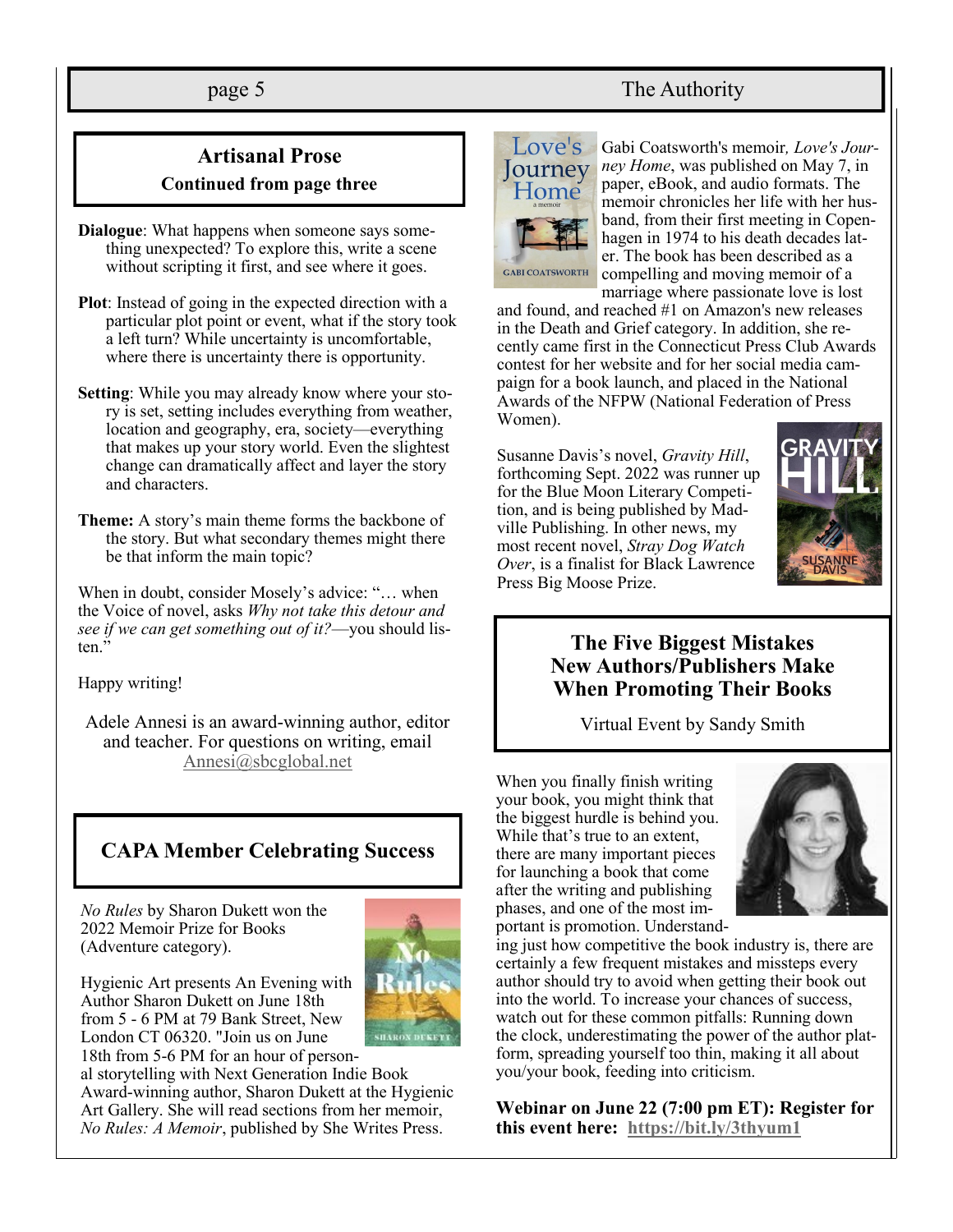## The Authority **page 6**

## **Tips for Being an Amazing Podcast Guest**

By Jeniffer Thompson

You've probably heard before that being a podcast guest is a fantastic market-



ing tool. And it's true! Your publicist, your marketing team, and business articles you've read, all promote being a podcast guest because it really is a pretty simple and highly effective way to put yourself out there and get noticed!

So, if you've been looking for the opportunity, or have already been asked to be a podcast guest, don't panic! We've got you covered with these ten tips below.

#### **1.Do Your Research!**

You don't want to head into this unprepared, so first and foremost, do your research. Make sure you're aware of what the podcast is all about. Listen to a few episodes, note the host's interview style, the length of the podcast and it's tone. This will help you know what to expect and therefore put you more at ease when the time comes.

#### **2. Be a Prepared Podcast Guest**

Now, you don't have to write out an entire script of what you'll say but having some notes or an outline of some points you want to make is probably a wise decision. Know your stuff! Knowing key points of your material will likely come naturally if you're an expert in the topic or you'll be talking about your book. But if you need to brush up on some things to keep current, make sure you do that too.

#### **3. Use Decent Equipment**

If you're not in studio as a podcast guest, which is likely these days, and common even in nonpandemic times, you'll need your own sound equipment. First and foremost, having a decent mic is pretty essential. Here's a budgetfriendly mic we recommend.

If you're doing the podcast via Zoom or other video platform, you'll also want to make sure you have good lighting and your background looks put together and appealing. Here's a whole blog your can refer to for more tips on looking your best on Zoom.

#### **4. Do a Test Run Beforehand**

Test that mic and your camera and get familiar with whatever platform you'll be using in advance. You can even try a sound check to get to know how your voice sounds with your equipment. If you sound too quite, too loud, or find yourself mumbling, practice speaking clearly until it sounds right.

A few minutes before recording you'll want to double check that you're mic is on and working, you're not on mute, etc.

#### **5. Be Aware of Excess Noise**

Breathing, swallowing, and chewing will all be picked up and amplified by the mic. Think SNL parodies of NPR shows. Listeners don't want to hear that, as you can imagine. Even background noises such as paper rustling, toe tapping, and doors shutting somewhere in the background can be heard. Remember, the mic pics up everything!

#### **6. Relax and Be Yourself**

This one should be easy, right? Well, not always. Knowing you're being recorded and any number of potential listeners will hear your interview can make a

lot of us feel a bit nervous. A good way to help ease your jitters is to pretend like you're just having a normal conversation. Have fun with it! Have a cocktail or glass of wine beforehand if that'll loosen you up a bit. Take a deep breath. And remember, it's not that serious! Have a bit of fun. The recording is going to be edited before airing anyway, so any mistakes can be edited out.

**7. Don't Drone On**. Sometimes when we're nervous we tend to talk a bit too much. To keep this from accidentally happening and to be a good podcast guest, cap any response at a couple minutes. Pause in between complete thoughts, so if the host wants to steer the conversation another way, or ask a follow up question, you give them the opportunity to do so.

Being a podcast guest isn't a job interview. Think of it more like a conversation over coffee. No one is judging you on your answers or performance. The host will know how to keep the conversation going, but you don't want to give just yes or no answers, or leave big gaps of silence.

#### **Don't Worry About Everything Being Perfect**

As we mentioned above, podcasts do go through an editing process. If you mess up, there's protocol for that. And remember, it's all about getting to know you and hearing what you have to say. There are no right or wrong answers. So relax, and have a good time!



"Rock bottom became the solid foundation upon which I rebuilt my life."

J. K. Rowling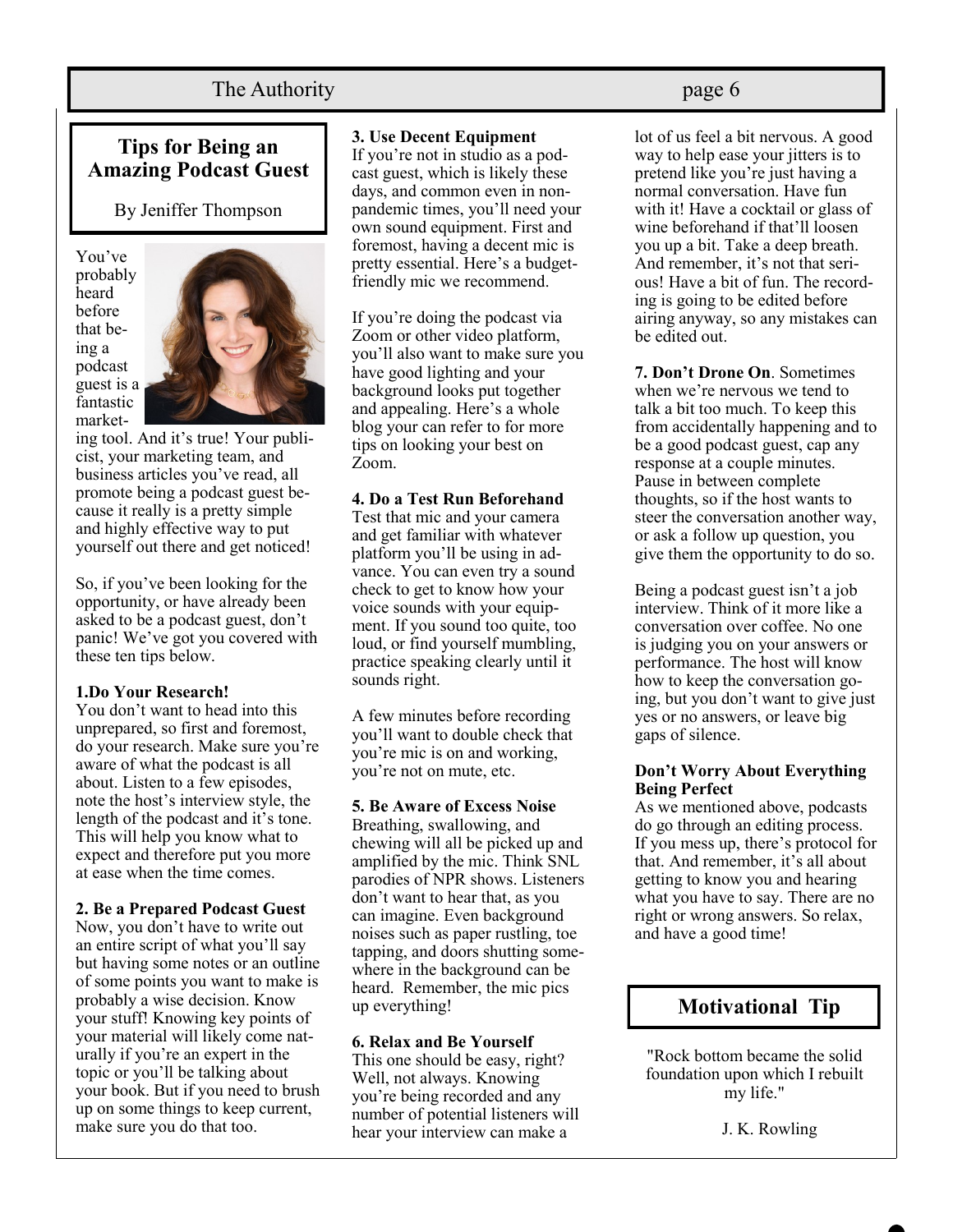## The Authority **page 7**

## **Hey Buddy, Watch Your Language!**

By Chris Amorosino

I played a twominute video during an online meeting with the goal of giving people



encouragement during the pandemic. At one point in the video this positive, uplifting presenter says that she's not implying that these times are not tough, and she says we will all suffer some inconveniences.

After the video, one person said he found no comfort or encouragement in that message. He seemed focused on the fact that the presenter said the economy and pandemic would inconvenience us. The video presenter's choice of the word inconvenience blocked this person from gaining anything from the message.

Poor word choice vacuums effectiveness out of communications. A major newspaper quoted a chief of police in Arizona as saying that his department's job is to prevent crime. I suggest the chief watch his language. Isn't the job of the police not to prevent crime but to maintain and promote peace? That's a big difference.

If my goal is to prevent crime I'll focus on shady behavior and unsavory characters. If my goal is

to keep the peace I'm likely to focus more on encouraging and protecting law abiding citizens.

When we give a group of people a name that group often tries to live up to that name. Call me a police officer and I'll focus on policing. Call me a peace officer and I may focus more on peace keeping.

Many times, word choice alone has a more significant effect on the reader or listener than the actual content or meaning or facts in your message. The same group could be described as freedom fighters or as terrorists, depending on what you want to communicate. I could call something a clever plot and get one reaction or call the same thing a conspiracy and get the opposite reaction.

*Continued on page 8*

**Schedule of Upcoming Meetings (Unless otherwise noted, these will be virtual meetings at https://us02web.zoom.us/j/6762224705 )**



#### **CAPA CENTRAL (Avon)**

(All meetings run from 10:30—12:00 pm Attend in-person meetings at the Avon Senior Center. To be a speaker of for more info contact BrianJud@bookapss.org) June 18: Liz Delton: *Social Media and Marketing Essentials* for indie and traditional authors July 16: Eileen Albrizio describe why writers should "show, not tell"



#### **CAPA SOUTHEAST (Groton)**

(All virtual meetings run from 6:30 —7:30 pm. Watch them and ask questions of the speakers. For more info contact Patti Brooks, patti@pattibrooksbooks.com) June 20: Speaker and topic to be announced July 18: Speaker and topic to be announced



#### **CAPA SOUTHWEST (Shelton)**

(All virtual meetings run from 6:30 —7:30 pm. Watch them live and ask questions of the speakers. For more info contact Joe Keeney, jkeeney9267@spamarrest.com) June 13: The Five Most Common Mistakes Made by Children's Book Authors July 11: Speaker and topic to be announced